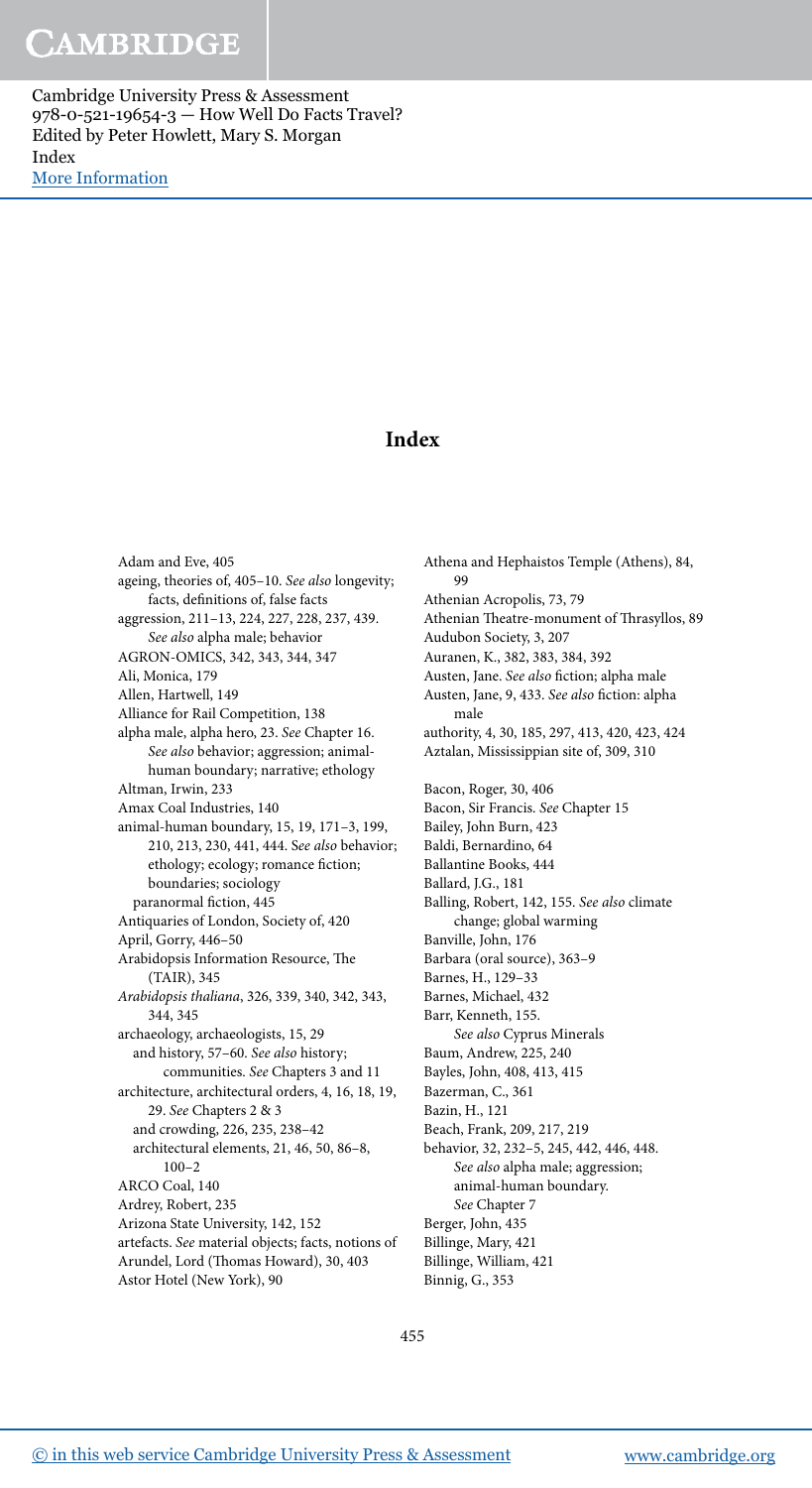#### 456 Index

biography, 173-6. See also traveling companions, package; scientists; fiction; popularizations biology, model organism biology, 230-1. See also cases; databases; epidemiology; experiments; scientists; longevity. See Chapter 12 bird silhouettes, 3, 207-8. See also "hawkgoose" model; images Bodleian Library, 407 Bonaparte, Napoleon, 415 books, 4, 21, 64, 68, 93, 102. See also traveling companions, vehicles; carpentry Boote, Kenneth, 150 Borlaug, Norman, 233 Botts, Amber, 440, 441 Boumans, Marcel, 23 boundaries & terrain. , 31–3 , 83 , 230–1 , 232. See also traveling well; animal-human boundary; ethology; technology transfer Boyle Lectures, 414 Boyle, Robert, 411 Bracken, L., 114 Bracy, Williams, and Co., 139, 141 Bradbury, Ray, 181 Breland, Keller, 210 Breland, Marian, 210 Brier, Søren, 183 , 187 , 188 British Coal Corporation, 155 British Institute of Civil Engineers, 118 British Museum, 73 British Science Museum (London), 352 Brontë, Charlotte, 433 Brown, Henry Kirke, 74 Buat, du L. G., 121 Buckham, Mary, 436, 442 building techniques, 46, 64, 86, 87, 103, 223, 225. See also architecture; archaeology Bulfinch, Charles, 81 Bush, George H.W., 136, 137, 156 Buss, David, 431-3, 440 Cahokia, Mississippian site of, 309 , 310 , 317 Calhoun, John B., 19, 22. See Chapter 8 Candida albicans, 260 Capitol (Washington DC), 80 Carandini, Andrea, 56, 58 carpentry, carpenters, 4, 50, 64, 67. See also knowledge; expertise; traveling companions Carroll, Lewis, 177

 Carroll, Noël, 185 cases, medical, 5, 17, 20, 412. See also databases; epidemiology; traveling companions, vehicles; fiction; material objects; narrative; images; research articles. See Chapter 9 fictional, 169, 176. See also popularizations like model organisms, 267 . See also biology of epidemics, 383–4 CDC. See United States, Centers for Disease Control Center for Energy, 138 Center for the New West, 138 Centers for Disease Control (CDC). See United States, Centers for Disease Control Centre for Energy and Economic Development (UK), 153 CES. See Conveyance Estimation System Chandler, Raymond, 175 chaperones. See traveling companions, chaperones character. See facts, character of Charcot, J. M., 423 Charles I (King), 403 , 411 Chaucer's Canterbury Tales, 170 Chen, Xi, 368 Chezy, de A., 121 Christian, John J., 227, 229 climate change, 4, 143, 156, 183. See also Crichton, Michael; global warming; Palmer, Fred; Greening Earth Society CMV. See Cytomeglovirus  $CO_2$ ,  $CO_2$  fertilization, 138, 143–6, 149. See also global warming; climate change; green revolution; precision farming Cold Spring Harbor Symposium (1957), 230 community, communities, 5, 11, 27. See also scientists; historians; archaeology; carpentry; models; traveling companions; knowledge animal communities, 243 conflicts, 137, 157, 430, 434-7, 448. See also fiction databases. See databases ethnic communities, 307 , 313 , 315 , 317 networks of, 382–8 receiving communities, 142, 260, 284, 295, 354 , 372 , 388 , 413 , 440 companions. See traveling companions Conan Doyle, Sir Arthur, 58 Condorcet, Marquis de, 415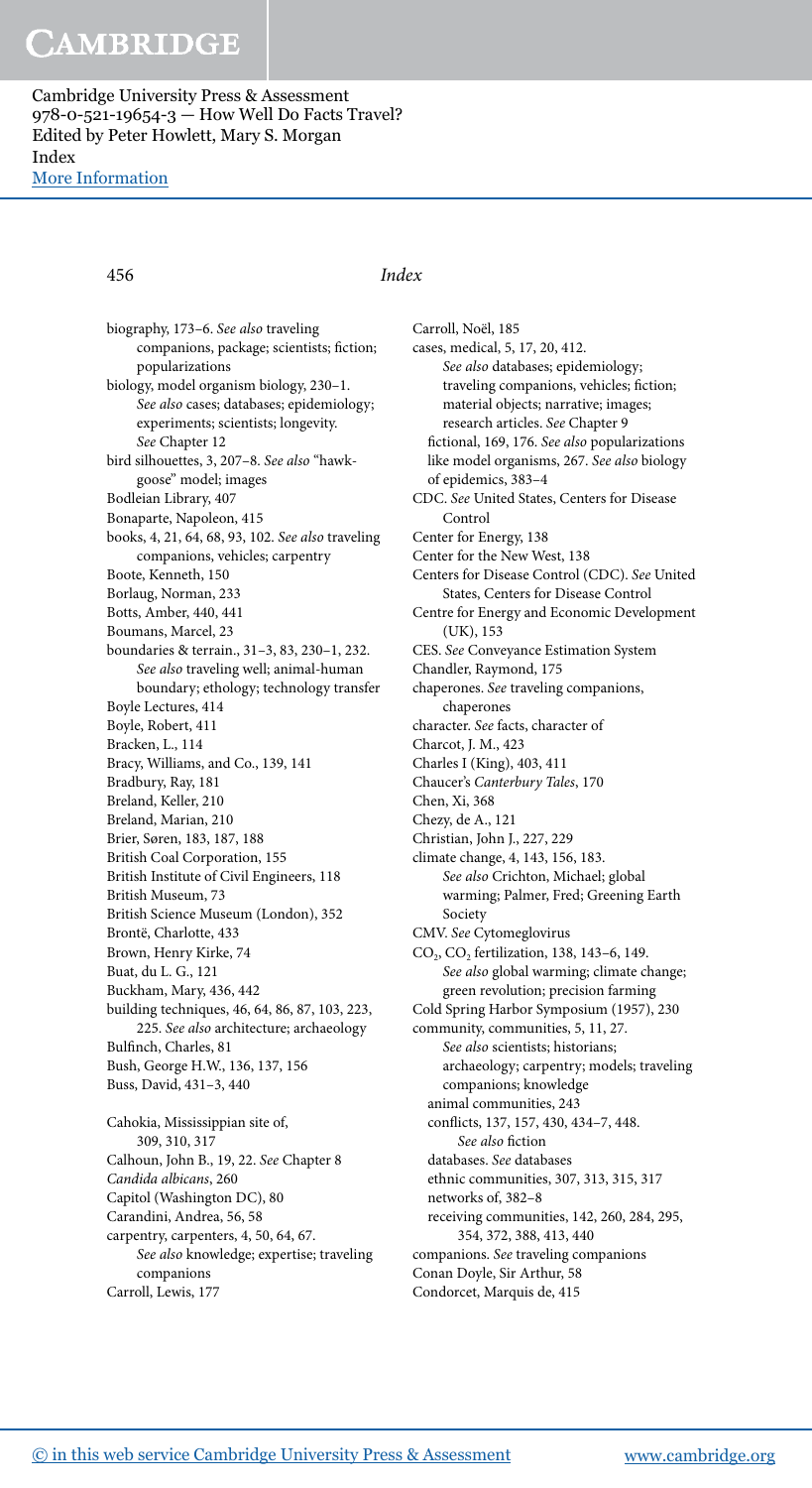Cambridge University Press & Assessment 978-0-521-19654-3 — How Well Do Facts Travel? Edited by Peter Howlett, Mary S. Morgan Index [More Information](www.cambridge.org/9780521196543)

### Index 457

 Connolly, Robert P., 309 , 311 context, contextualization, 55, 158, 255, 318, 371, 440, 445. See also facts, definitions of; traveling companions; cases; boundaries; ethology; behavior; fiction; history de-, re- contextualisation, 319, 337, 350 Conveyance Estimation System (CES), 112, 115, 116, 117. See also models cooperation, 282, 298 lack of, 430 Corinth (Archaic Temple at), 103 Cornell Laboratory of Ornithology, 207 Cox, N., 114 Craig, Wallace, 212 Crichton, Michael, 182-7, 438. See also fiction; climate change; global warming; traveling companions, witnesses; facts, definitions of, false facts Crick, Francis, 335 Cunningham, A., 121, 123 curators, 316 , 332 , 337–40 . See also databases Cyprus Minerals, 143, 155 Cytomegalovirus, 259, 260, 261, 262 Czartan, Petracz, 415 Dakin, James H., 85, 89 Danish Hydrological Institute (DHI), 125 Darwin, Charles, 423 , 424 , 441 , 442 , 445 Daston, Lorrain, 9, 68 data data driven research, 329 , 339–40 empirical data, 114, 116, 120, 124, 125, 129, 133 , 305 , 309 , 317 , 385 , 393 , 396 , 397 , 434 , 442 , 449 re-use, 308 , 333 , 336 , 342 , 397 scientific data, 152, 172, 184, 236, 240, 262. See also facts, definitions of databases. See also curators; traveling companions, package. See Chapter 12 as stores of knowledge, 265 , 381 , 396 bioinformatics, 28, 330 examples, 334, 340 vs. encyclopaedia, 51, 59, 67 David (King), 406 Davis, Alexander Jackson, 89 Davis, David E., 226 Davis, Edwin, 303 Davis, Glenn, 241 Dawkins, Richard, 445 DEE. See Tamil Nadu Directorate of Extension Education (DEE) Defoe, Daniel, 23

 demography. See population studies demonstrate, demonstration effect, 173, 256, 283-4, 294, 354. See also experiments Derham, William, 414 Desmond, Countess of, 406 , 417 , 422 Dharmapuri Precision Farmers Agro Services Limited (DPFAS), 292, 293, 294 Dharmapuri, Tamil Nadu, 275 , 279 , 293 , 294 DHI. See Danish Hydrological Institute Dilettanti, English Society of, 105 Dionysus, 74 DNA, 327, 334, 335, 348 DNIM. See Dynamics of Natural Immunity Model Downshire Estate, 118, 119 DPFAS. See Dharmapuri Precision Farmers Agro Services Limited (DPFAS) drawings. See books; images Dudman, Clare, 175, 177, 180, 186 Duheim, Pierre, 329 Dynamics of Natural Immunity Model (DNIM), 389, 396 Easton, James, 415 ecology, ecosystem, 146, 224, 229-30, 231, 235, 431. See also ethology Eden, Murray, 230 Edison Electric Institute, 155 Ehrlich, Paul R., 180, 236 Eigler, D.M., 353, 354 Elgin, Lord of, 73 Eliot, George, 433 Eminent Mounds. See Chapter 11 Emlen, John T., 226 epidemics, 5, 258. See also cases, of epidemics epidemiology, 5, 34, 256, 262. See Chapter 14 epistemology, epistemic, 116, 169, 182, 185, 261 , 262 , 267 , 268 , 308 , 318 , 335 , 341 , 350 , 381 , 412 . See Chapter 1 ethology, 3, 19, 32. See also Tinbergen, Niko; Wilson, Edward O.; behavior. See Chapter 7 European Bioinformatic Institute, 345 Evelyn, John, 413 evidence, 15, 22, 47, 56, 58, 137, 140, 145, 156, 180, 184, 187, 206, 237, 241, 256, 260, 285 , 305 , 307 , 309 , 313 , 329–30 , 335–9 , 379 , 390 , 397 , 410 , 412 , 413 , 416 , 431 , 442, 448. See also cases; data; fiction; facts, definitions of, false facts; traveling companions, witnesses; experiments; archaeology evidential robustness, 310, 313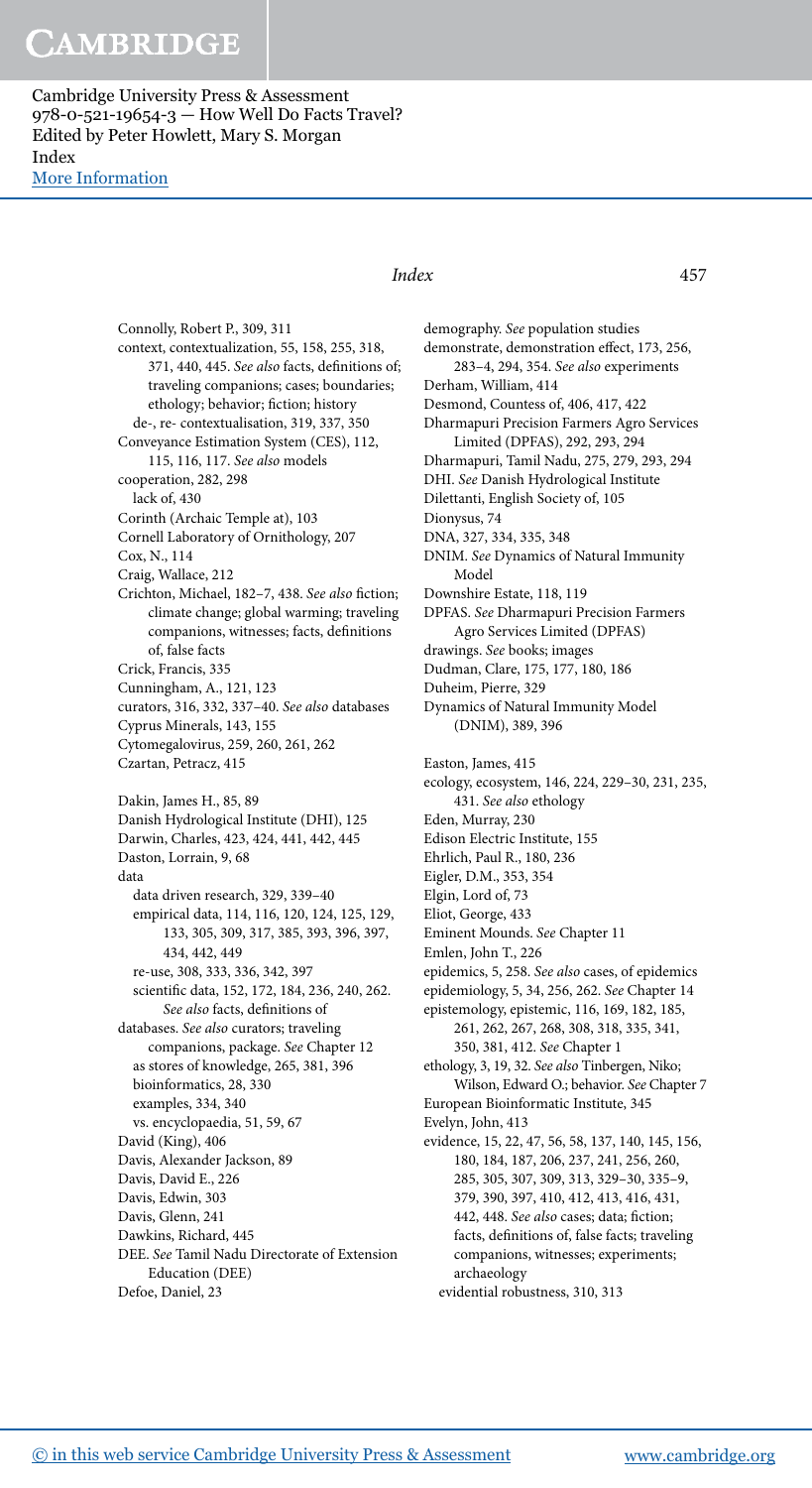#### 458 Index

experiments, 3, 9, 19, 114, 120, 123, 144, 181, 199, 202, 205, 208, 259, 280, 288, 317 , 329 , 341 , 354 , 359 , 369 , 396 , 410 . See also facts, definitions of, false facts; demonstration. See Chapter 8 and Chapter 13 expertise, 68, 188, 280, 289, 297, 331, 337, 341, 361, 369, 412. See also knowledge experts. See traveling companions, experts Eyam village plague, 23 , 310 FA. See Farmer Associations (Tamil Nadu) facts character of, 26, 33-5, 129, 154, 158, 183, 208 , 225 , 246 , 261 , 280 , 318 , 337 , 369 , 371 , 388 , 424 definitions of, 7-12. See also facts, notions of facts and knowledge, 8-12. See also knowledge false or misleading facts, 6, 12, 21, 29, 34, 46 , 54 , 153 , 169 , 183 , 262 , 410–12 , 423-4. See also fiction Fleck's community facts, 13, 14. See also Fleck, Ludwik; Latour, Bruno generic vs. particular facts, 16, 20, 22, 255 , 265–9 . See also traveling well, integrity, smoothing and sharpening size of, 14, 317, 327-30. See also context small facts, 328 . See also data types of, 7-12, 50, 52, 54-6, 113, 280, 302, 352, 359, 370, 379 market for, 4, 6, 18 marketing of, 72, 140, 152, 153, 159, 244, 372 , 413 notions of, 8. See also facts, definitions of bundles of facts, 244, 255, 280, 297, 329, 370 440 fact vs. fiction. See fiction, and facts facts vs. artefacts, 15 , 49 , 54 , 317 history of, 8 interpretation of facts, 9, 52, 56, 67. See also context layers of facts, 29, 49, 69. See also images; material objects lives, careers, of, 3, 25, 33, 318, 378, 381, 398 . See also traveling companions, traveling well resistence to facts, 4, 30, 150, 152, 154, 159 traveling of. See traveling companions, traveling well Farmer Associations (Tamil Nadu), 281, 282, 289 , 291 , 292 , 294 , 297

 Fasken, G., 128–33 Feehan, Christine, 445 Feigenbaum, Mitchell, 174 Feynman, Richard, 174 fiction. See also alpha male; narrative; traveling companions; behavior; popularizations; cases; biography; scientists; story. See Chapter 6 and Chapter 16 and (false) facts, 10, 12, 23, 177, 184, 232. See also facts, definitions of and psychology. See psychology as evidence, 179-80, 446. See also evidence detective fiction, 20 fact-fiction ratio, 23, 168, 302, 440 feminism & romance writers. See also community, conflicts. See Chapter 16 fictional dialogues, 178, 184 folklore, 178, 413 romance. See Chapter 16 science fiction, 19, 181 Fleck, Ludwik, 13–15 , 450 Flourens, Pierre Marie, 417 formulae. See also research articles; cases; traveling companions; experiments; models engineering, 25, 113, 121, 124. See also Manning's 'n' in fiction (formulaic), 433, 446-7 mathematical, 178, 231, 238, 388, 417-19 Fort Ancient (archaeological site), 309, 311, 317 Fortiguerra, Cardinal Nicolo, 44 , 46 Fox Keller, Evelyn, 398 Franklin, Rosalind, 335 Freedman, Jonathan, 236–41 Freud, Sigmund, 55 , 58 , 78 fruitfulness. See traveling well, fruitfulness Fuller, Thomas, 409 functions. See traveling well, fruitfulness Galilei, Galileo, 120 Gallier, James, 89 Ganguillet, E., 121 Gauss, Carl Friedrich, 175 Geertz, Clifford, 187 Gene Ontology Consortium (Hinxton, Cambridge), 345 genetics, 14, 183, 197, 198, 210, 441-2. See also databases; psychology; behavior.

See Chapter 12 German Coal Mining Association, 155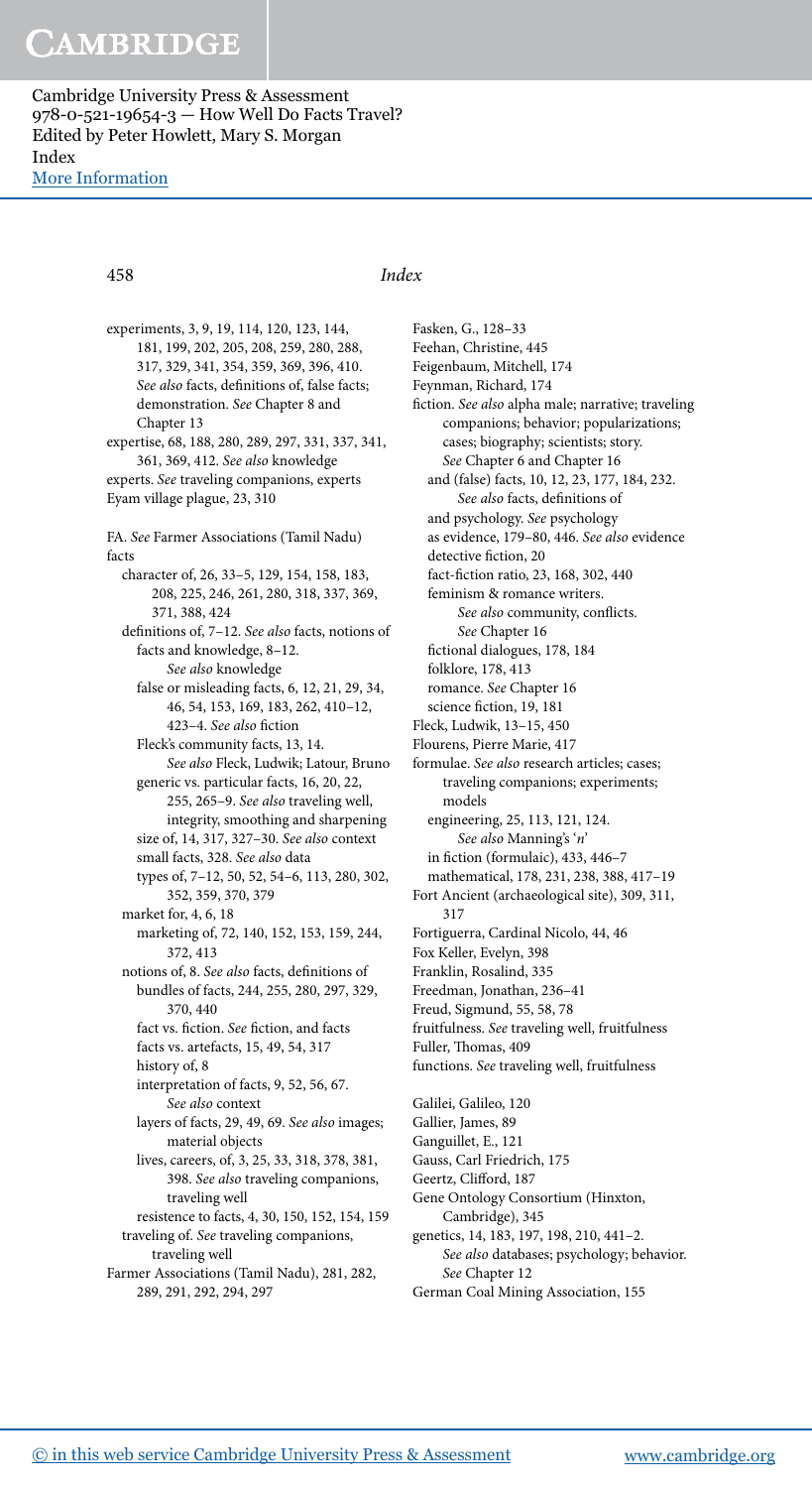Cambridge University Press & Assessment 978-0-521-19654-3 — How Well Do Facts Travel? Edited by Peter Howlett, Mary S. Morgan Index [More Information](www.cambridge.org/9780521196543)

### Index 459

Ginzburg, Carlo, 21, 58-60 Gleick, James, 173–6 Global Climate Coalition, 138 global warming, 4, 184-5. See Chapter 5. See also climate change; CO<sub>2</sub>; Crichton, Michael GNKM. See Goodnight Kiss Model Godwin, William, 415 Goethe, Friedrich, 203 Goethe, Wolfgang, 77 Goldstein, Lynne, 310 Gompertz, Benjamin, 418–20 Goodall, Jane, 445 Goodnight Kiss Model (GNKM), 382–3 , 384–7 , 391 Gore, Albert Jr., 186 gossip and rumor, 17, 155, 187. See also traveling well, integrity Gottlieb, Michael, 259 Grange Park (Hampshire), 99 Graunt, John, 418 Greek architecture, 83-6, 103-4. See also architecture green revolution, 16, 25, 149, 150, 233, 275. See also technology, CO<sub>2</sub> fertilisation; precision farming; TNAU Greening Earth Society, 138, 139, 143. See also climate change; CO<sub>2</sub>; global warming Greening Earth Theory, 138, 143-50 Greening of Planet Earth, The (video), 146 Gregory, John, 424 Haan, Bierens de, 197 Hacking, Ian, 328 Haemophilus influenzae type b (Hib). See Chapter 14 Hall, Edward, 232 Halley, Edmond, 418 Hamilton, William J., III, 206 Hansen, James, 136 Harbaugh, Karen, 444 Harlequin, 434, 435, 447 Harrison, John, 175 Hart, James, 408 Harvey, William, 30, 32, 411-13, 416–17 , 423 hawk-goose model, 203-8. See also behavior; models Hawley, Amos, 224, 231 Heath Protection Agency. See United Kingdom, Health Protection Agency

HEC-RAS (software), 115, 125, 127, 130 Hediger, Heini, 232 Heinroth, Oskar, 197, 198-200, 203, 219 Helsinki, Technical University of, 382 Helsinki, University of, 382 Herder, Johann Gottfried, 77 Herschel, Caroline, 423 Hicks, D., 130 Hilgartner, Stephen, 167 Hinde, Robert, 195 Hirsch, Jerry, 205 , 206 historians, history, 4, 21, 29, 32, 44, 51. See also communities; archaeology; architecture. See Chapter 11 historical method, 57–60 HIV-AIDS, 5, 258. See also cases; evidence; infection Hobbes, Thomas, 409, 410 Hofstader, Douglas, 177–8 Holland, Henry (Architect), 99 Holland, Sir Henry (Physician), 418, 421 Holmes, Sherlock, 57 , 58 Hone, Philip, 83, 92 Hopewell (archaeological site), 314 . See Chapter 11 Howard, Linda, 441, 442, 445 Hufeland, Christoph Wilhelm, 416 Human Genome Project, 340 Humboldt, Alexander von, 175 Hunston, Susan, 35 hydraulic science, 24. See Chapter 4 HYDRO-1D (software), 115 IBM, 351-6, 358, 362, 370 IBM logo. See images ICE (Informed Citizens for the Environment), 138, 140. See also climate change; global warming Idso, Craig D., 150 Idso, Sherwood, 142, 147, 150, 152. See also climate change; global warming; United States, Agriculture, Department of images, 28, 138, 146, 198, 206, 208, 231, 243, 311, 327, 413. See also narrative; research articles; traveling companions, vehicles; context; books; facts, notions of; "hawkgoose" model; popularizations; material objects. See Chapter 13 composite visual displays, 358-9, 362, 370 photographs, photographic reference, 113, 125 , 128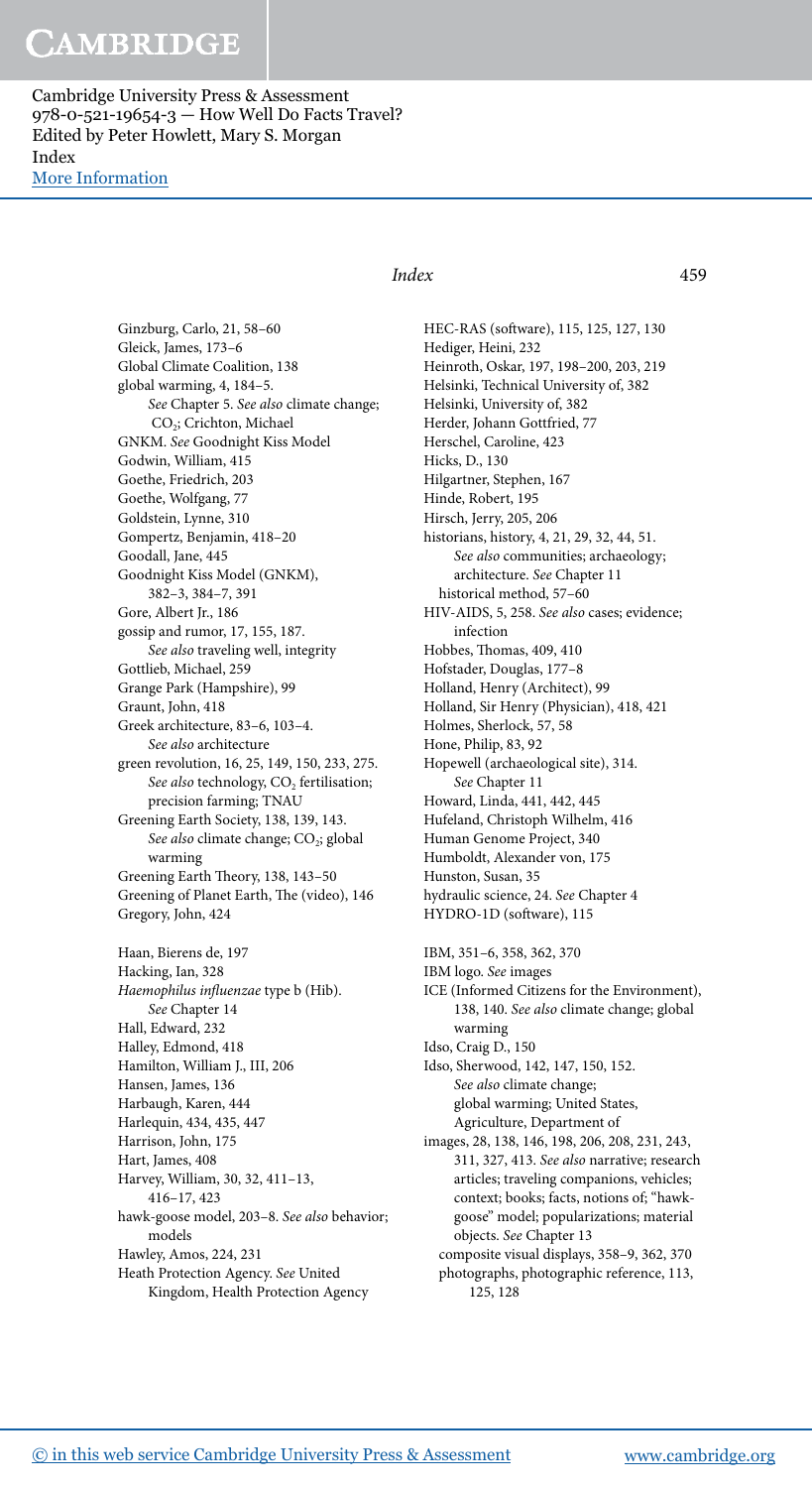#### 460 Index

 immutability. See traveling well, integrity, immutability infection, infectious diseases, 259-60, 261-2. See Chapter 14. See also cases Informed Citizens of the Environment. See ICE instinct, 199, 208, 214, 233. See also ethology; behavior; aggression innate releasing mechanism, 204, 206 Institution of Civil Engineers of Ireland, 112, 118, 123, 124 integrity. See traveling well, integrity Intergovernmental Panel on Climate Change (IPCC), 136 , 141 Internet, 6, 27, 28, 32, 34, 155, 207, 327, 331, 351 , 434 IPCC. See Intergovernmental Panel on Climate Change (IPCC) IRM. See instinct innate releasing mechanism ISIS (software), 115, 117, 125, 127 Island Creek Coal Company, 140 Jackson, Andrew, 81 Jain Irrigation Systems Ltd., 293, 294 Jefferson, Thomas, 80, 304 Jenkins, Henry, 408 , 418 , 422 Jonathan Creek, Mississippian site of, 311 , 314 , 315 Jones, Inigo, 64, 67 Kaposi sarcoma, 258, 260 Kehlmann, Daniel, 175, 180, 186 Keill, James, 413 Kerr, Richard, 153 Keyfitz, Nathan, 233 Kimball, Bruce, 144 Kinsale, Laura, 438 , 440 Klenze, Leo von, 79 knowledge. See also cases; databases; expertise; traveling companions, experts; community; facts, definitions of background, 128 , 319 , 370 claims, 186, 328, 377 experiential, 280 scientific, 266, 280 sources of, 8-12, 424 specialist, 167, 169 technical, 49 transfer, 179, 231 types of, 46 , 47 , 58 , 388 , 393 , 394 , 396 useful and reliable, 10 Koestler, Arthur, 180

 Krentz, Jayne Ann, 437–9 Krishnagiri, Tamil Nadu, 275, 279 Kutter, W.R., 121, 129 Kuwait Foundation for the Advancement of Sciences, The, 155 labels. See traveling companions, labels laboratory, 114, 145, 202, 205, 263, 289, 332, 336, 357. See also experiments; images; data; expertise; knowledge. See Chapter 8 Lafever, Minard, 79, 93 Lancet, The, 252 Lane, S.N., 113, 114 Latour, Bruno, 13-14, 357, 378. See also traveling well, integrity, immutability immutable mobiles, 13 Lawrence, Martha, 422 Lawson, Richard L., 150 Le Bon, Gustav, 224 Le Roy, Julien David, 79, 103 Lehrman, Daniel, 200 Leino, T., 382, 383, 391 Leonard, Ned, 153 Lessing, Doris, 181 Levi, Primo, 180 Lewis, Sir George C., 421 Lindley, R.H., 205 Lockard, Robert B., 210 Locke, John, 407 longevity, life expectancy, 29 . See also facts, definitions of, false facts; traveling companions, scaffolding; fiction; evidence; authority. See Chapter 15 Loomis, Alfred, 423 Lorenz, Konrad, 3, 22, 235, 244. See Chapter 7 Luxdorph, Bolle Willum, 415, 421 Lynch, Bernard, 414 Lynch, M., 357 Lysicrates Monument (Athens), 87 MacCormick, Sir Neil, 159 MACOS, 213–17 Mako, Suzette, 441 Malthus, Thomas (and Malthusianism), 224, 229 , 233 Manning, Aubrey, 206 Manning, Robert, 112, 118-24, 133 Manning's 'n', 24. See also formulae; experiments; images; traveling companions, package; models.

See Chapter 4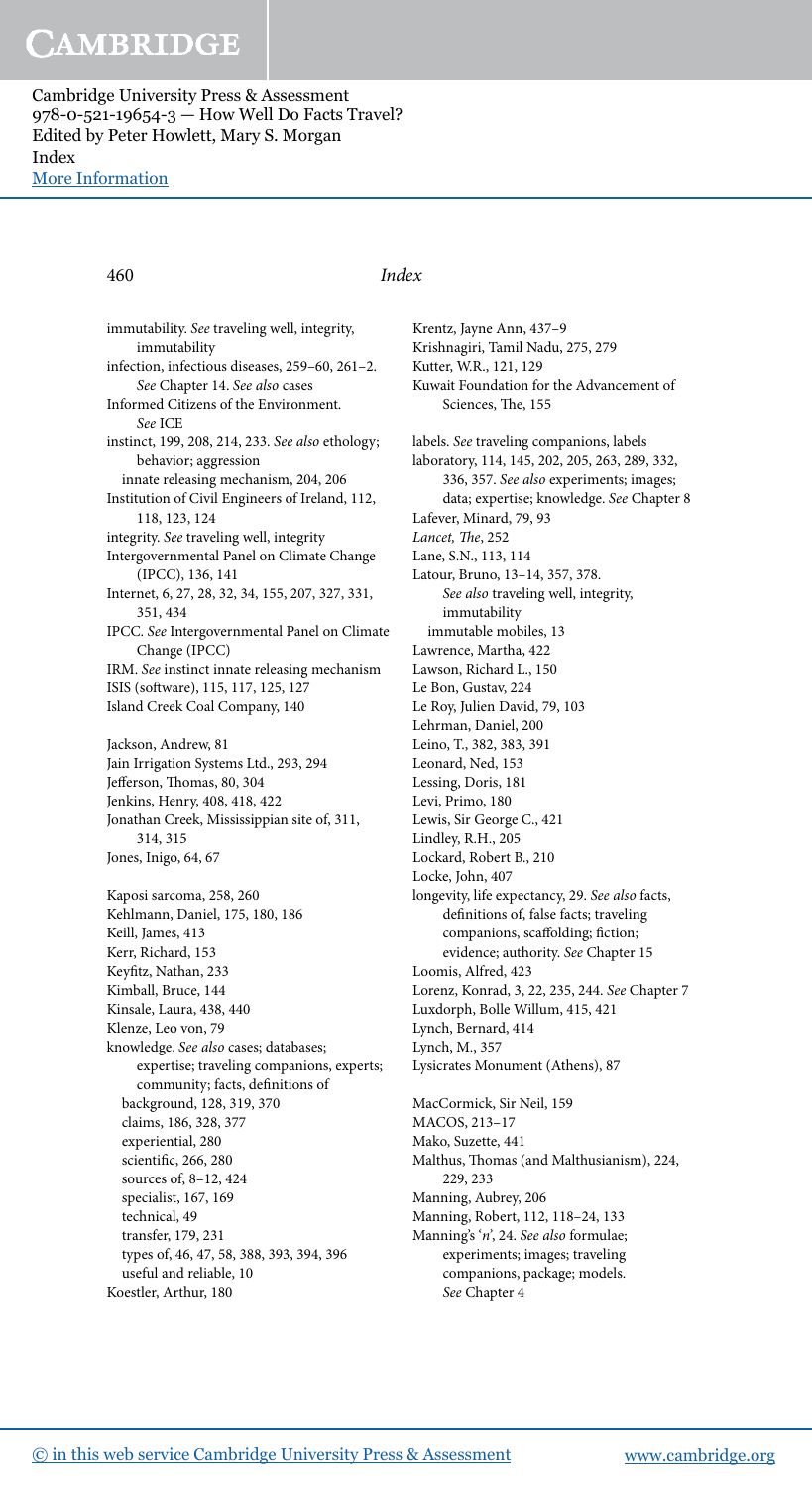> marks as 'clues', 4 , 46 , 51 , 62 . See also cases data, 328 Latour, 13, 15. See also Latour, Bruno; carpentry; data Marksville (archaeological site), 305, 306, 314, 317 Marler, Peter, 206 Mason, P., 130 material objects, 27, 72, 280, 327, 359. See also images; traveling companions; facts, notions of, facts vs artefacts; carpentry; archaeology; architecture; models; formulae; cases. See Chapter 2 as artefacts, 303 , 306 , 315 , 316 vs. linguistic objects, 14, 28 mating behavior, 218 , 228 , 231 , 233 , 431–3 . See also behavior; aggression Mayeux, Herman, 148, 151 Maynwaring, Everard, 405 McGimsey, Charles R., 306, 314 McHarg, Ian, 235 McVernon, J., 393, 395, 397 medicine, medical science. See also cases; community; experiments; models; epidemiology; databases. See Chapter 9 Metchnikoff, Elie, 423 Metternich, Count, 77 Michaels, Leigh, 445 Michaels, Patrick, 142. See also climate change; global warming Michelson, William, 235 microscopy, 349, 351-2, 354-6, 360. See also images; nanotechnology; experiments; traveling companions, vehicles; research articles MIKE 11 (software), 115, 125, 127 Miller, George A., 170 Mills and Boon, 434, 447 Mississippian (archaeological site), 303 , 305 , 306 , 307 , 312 , 313 , 314 , 317 . See also Shiloh Indian Mounds (archeological site); Jonathan Creek, Mississippian site of; Cahokia, Mississippian site of; Aztalan, Mississippian site of. See Chapter 11 models, modeling, modelers, 5, 31, 34, 65, 81, 84, 86, 99, 143, 153, 186, 198, 203-4, 230, 236 , 314 , 317 , 365 , 416 , 442 . See Chapters 4 and 14. See also biology; images; databases; experiments; traveling companions; facts,

### Index 461

 modernity. See progress Modleski, Tania, 434–7 , 443–4 , 447–50 Moivre, Abraham de, 418 Moliyanur Precision Farmers Association, 291 Monticello, 80 Morelli, Guivanni, 58 Morgan, Conwy Lloyd, 197 Morris, Desmond, 212, 441, 444, 445 Mortality and Morbidity Weekly Report  $(MMWR)$ , 252 Mount Vernon (Virginia), 80 Mumford, Lewis, 233 Mussell, Kay, 435 , 443 , 449 nanotechnology, 28, 349, 358. See also images; expertise; research articles narrative. See also alpha male; facts, definitions of, false facts; traveling companions; research articles; historians; archaeology; stories case studies. See cases fictional. See also fiction. See Chapter 6 & Chapter 16 historical, 50, 59. See Chapter 11 structures, 151, 155, 432. See Chapter 6 visual, 361-3, 368, 372. See also images National Center for Atmospheric Research (NCAR), 153 National Coal Association, 150 National Institute of Mental Health (NIMH), 223 National Mining Association, 138 National Press Club, National Public Health Institute (Helsinki, Finland), 382 Nature (journal), 354, 356, 370 NCAR. See National Center for Atmospheric Research Nelkin, Dorothy, 215 New England Journal of Medicine, 259, 260 New Hope Environmental Services, 149 New York Commercial Exchange, 90 NIMH. See National Institute of Mental Health Nobel Laureates Borlaug, Norman, 233 Crick, Francis, 335 Lorenz, Konrad, 3. See Chapter 7 Metchnikoff, Elie 423 Tinbergen, Niko. See Chapter 7 Watson, James, 335.

definitions of, false facts; knowledge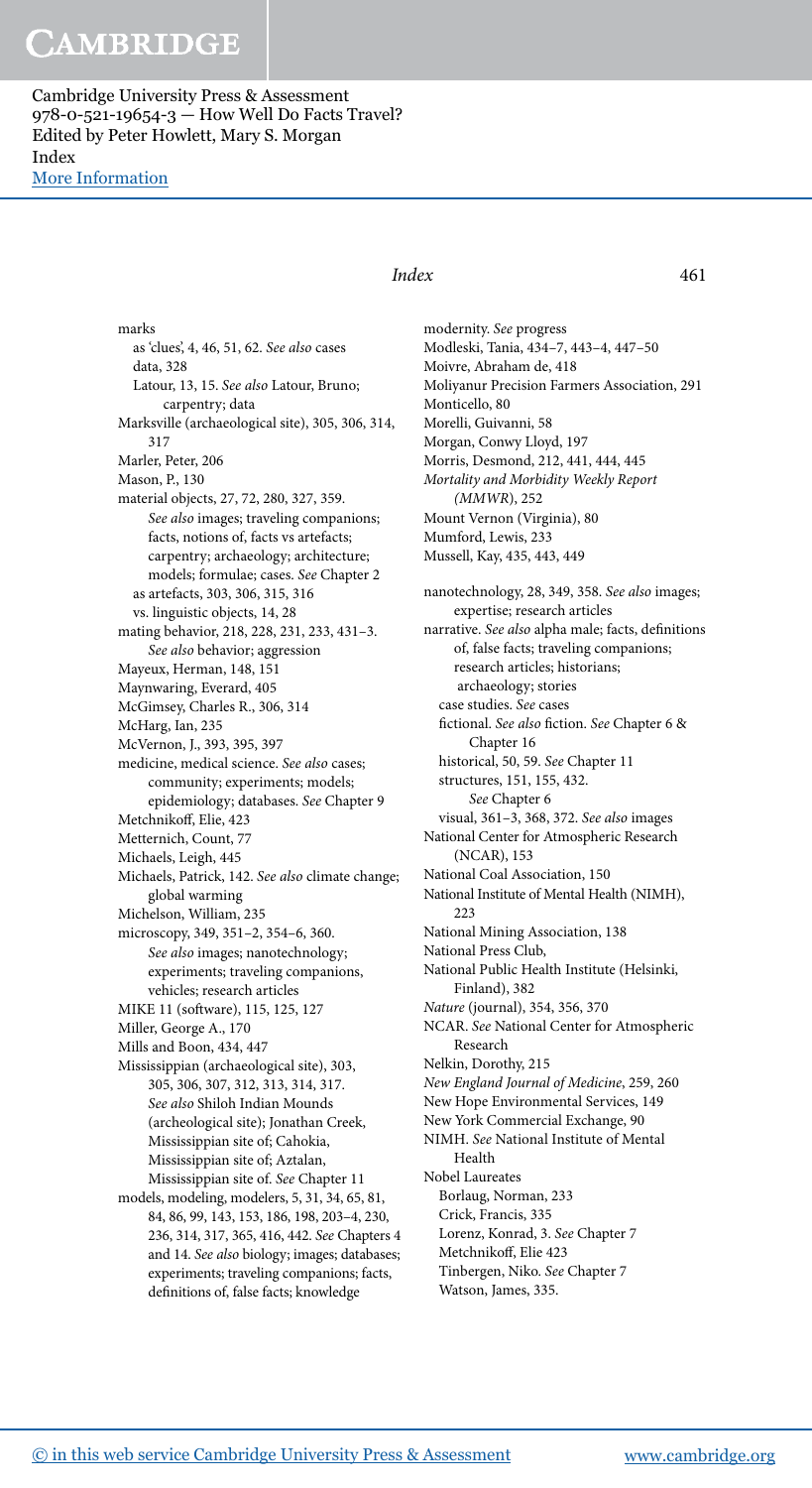#### 462 Index

 package, packaging. See traveling companions, package Palmer, Fred, 138, 139, 151-4. See also climate change; global warming; Greening Earth Theory; Western Fuels Association parentage, paternity. See traveling companions, parentage Park, Robert Ezra, 224 Parr, Thomas, 12, 29, 32, 34. See Chapter 15 Parthenon, 73, 74, 83, 88, 103 Pasteur, Louis, 384 Patriarchs (Methuselah, etc.), 405, 412, 414, 419 Paulus, Paul, 242 Peabody Holding Company, 140 Pearl, Raymond, 224, 226, 231 Penrose Research Laboratory (Philadelphia Zoo), 229 Pfeiffe, Robert, 383 Philadelphia Zoo, 229 photographs. See images Pinker, Steven, 172 Plot, Robert, 407 popular culture, 435, 444. See also fiction; alpha male; narrative; popularizations; stories; architecture; archaeology; progress popularizations, 23 , 143 , 147 , 153 , 211 , 217 , 231, 253, 307, 327, 351, 407, 413, 440-2. See Chapter 6. See also fiction; alpha male; behavior; climate change; Crichton, Michael; narrative; images; traveling companions; architecture; archaeology; stories population, population studies, 152, 181, 258 , 260 , 304 , 312 , 314 , 382 , 386–7 , 395. See Chapter 8. See also ecology; ethology; behavior; aggression; climate change; epidemiology; cases; statistics;

communities; archaeology precision farming. See also green revolution; technology; TNAU. See Chapter 10

predictions/forecasting, 24, 132, 153, 182, 393, 396. See also models; climate change; hydraulic science; formulae; epidemiology

progress, 47, 79-81, 146, 152, 158, 182, 286, 287, 449. See also architecture; archaeology; climate change; historians; popularizations; fiction; psychology; ecology; epidemiology; technology

psychology, 176, 198-200, 208-10, 231. See also alpha male; behavior; fiction; popularizations; narrative; story evolutionary psychology, 15, 173, 431-3, 438–42 public health, 149, 154, 226, 241, 245, 257, 260, 383-8. See also cases; epidemiology; models; population; climate change; statistics Pucci, Guiseppe, 58, 60, 64

Pynchon, Thomas, 176

- Radway, Janice, 435 , 438 , 443 , 449
- Ralegh, Sir Walter, 406
- Rashevsky, Nikolas, 230
- Ratcliffe, Herbert, 229
- Rats of Nihm, The, 19
- Reagan, Ronald, 137
- research articles, 150, 153, 171, 177, 231, 259-61, 264, 327, 340-1. See Chapter 13. See also books; images; narrative; cases; databases; fiction; traveling companions; vehicles
- Revett, Nicholas. See Chapter 3
- Rheinberger, H.-J., 373
- Ripley, S. Dillon, 207
- Roberts, Samuel, 119
- Robinson, Tancred, 408
- robustness. See traveling well, integrity, robustness
- Rockefeller Foundation, 226
- rodent, rat experiments. See experiments; behavior; aggression; ethology
- Rodgers, Dennis, 179
- Rohrer, H., 353
- Romance Writers of America (RWA), 434, 435, 437 447
- Romance Writing Book Club, 444
- romance, romance fiction, 15. See Chapter 16. See also fiction; narrative; animal-human boundary; psychology; popularizations; story
	- and feminism, 434 . See also community, conflicts
- Romantic Times, 434
- Royal Society of London, 408 , 414 , 418
- Rubens, Sir Peter Paul, 30, 403
- RWA. See Romance Writers of America

Sacks, Oliver, 176-7, 253 Saint Cecilia in Tratasvere (Church of), 44–9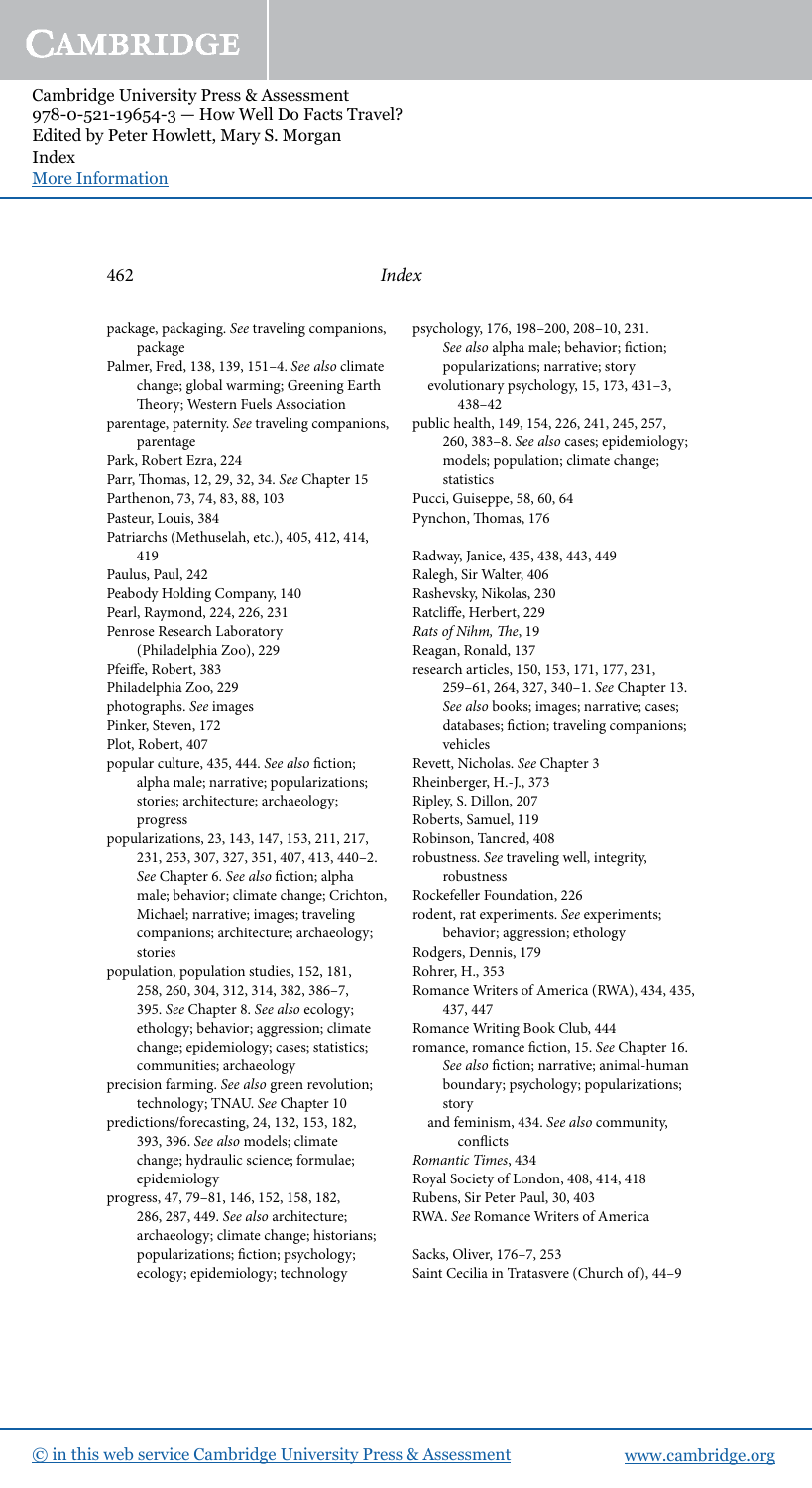Cambridge University Press & Assessment 978-0-521-19654-3 — How Well Do Facts Travel? Edited by Peter Howlett, Mary S. Morgan Index [More Information](www.cambridge.org/9780521196543)

### Salmon, Catherine, 448–50 Sayers, Dorothy, 20 scaffolding. See traveling companions, scaffolding Scanning tunnelling microscope (STM), 352, 354 Schaffer, Simon, 9 Schleidt, Wolfgang, 205–8 Schmitt, D., 432 Schroeder, Sissel, 311 Schweizer, E.K., 353 , 354 science popularization(s). See popularizations Scientific American, 223, 227, 231 Scientific Monthly, 171 scientists, 176-7, 205, 217, 230-2, 290, 329 , 334 , 339 , 342 . See also traveling companions; popularizations; narrative; research articles; experiments; knowledge; epistemology; community; authority; models; laboratory; biography; facts, market for scientific community, 148, 354, 358, 372 Second Bank of the United States, 83 , 87 , 104 secondary retrieval (of facts), 308-10, 311-12. See also archaeology; context; traveling companions, package; evidence; material objects; marks; facts, definitions of Seidel, Kathleen Gilles, 438, 440, 443 Selye, Hans, 229, 230 Serlio, Sebastino, 55, 66, 67 sexual behavior. See mating behavior Sfondrati, Cardinal Emilio, 47, 49 Shapin, Steven, 9, 410, 411 Shapiro, Barbara, 8, 410 Sheldonian Theatre, 66 Shelley, Mary, 171 Shiloh Indian Mounds (archeological site), 305 , 311 Siewert, Horst, 197 Silhouette, 434 Simmel, Georg, 230 Sinclair, Sir John, 416 Smithsonian Institution, 207 smoothing and sharpening. See traveling well, integrity, smoothing and sharpening Snyder, Robert L., 229 Sobel, Dava, 175, 177, 186 Socci, Anthony, 141 sociology, sociobiology, 173, 217, 236-7, 389, 431, 441. See also animal-human boundary; psychology; behavior;

### Index 463

Tinbergen, Niko; fiction; narrative; images; scientists; community; evidence; models; story Solzhenitsyn, Aleksandr, 180 Southern Ceremonial Complex, 303 Squier, Ephraim, 303 St. Pancras Church (London), 99 St Pancras station, 6 St Paul's Cathedral (London), 3, 14, 60-7. See also architecture; marks; material objects; carpentry; traveling companions, vehicle; books; evidence Staphylococcus, 256, 258 Stassow, Wassili Petrovich, 79 statistics, 184, 236, 417-20. See also longevity; biology; traveling companions; population; models; evidence Stenberg, George, 384 STM. See Scanning tunnelling microscope; microscopy story, stories, 6, 55, 60, 152, 171, 174, 181, 185, 201, 209, 211, 212, 214, 231, 362, 413, 415 , 423 , 429 , 433 , 438 . See also images; narrative; fiction; cases; evidence; marks Streptococcus pneumoniae (Pnc). See Chapter 14 Strickland, William, 83 , 87 , 88 , 104 Stuart, James. See Chapter 3 Swift, Jonathan, 23 symbols, 49, 73, 100, 106, 178, 307, 353. See also architecture; archaeology; material objects; popular culture; images; marks Symons, Don, 448 TAIR. See Arabidopsis Information Resource, The (TAIR) Taiwan (government of), 34 Tamil Nadu, 19 Agricultural University (TNAU). See Chapter 10 Directorate of Extension Education (DEE), 281, 289 Precision Farming Project (TNPFP). See Chapter 10 Taylor, John, 403 , 408 , 409 techniques. See building techniques; carpentry;

models; hydraulic science; precision farming; archaeology; microscopy; narrative, structures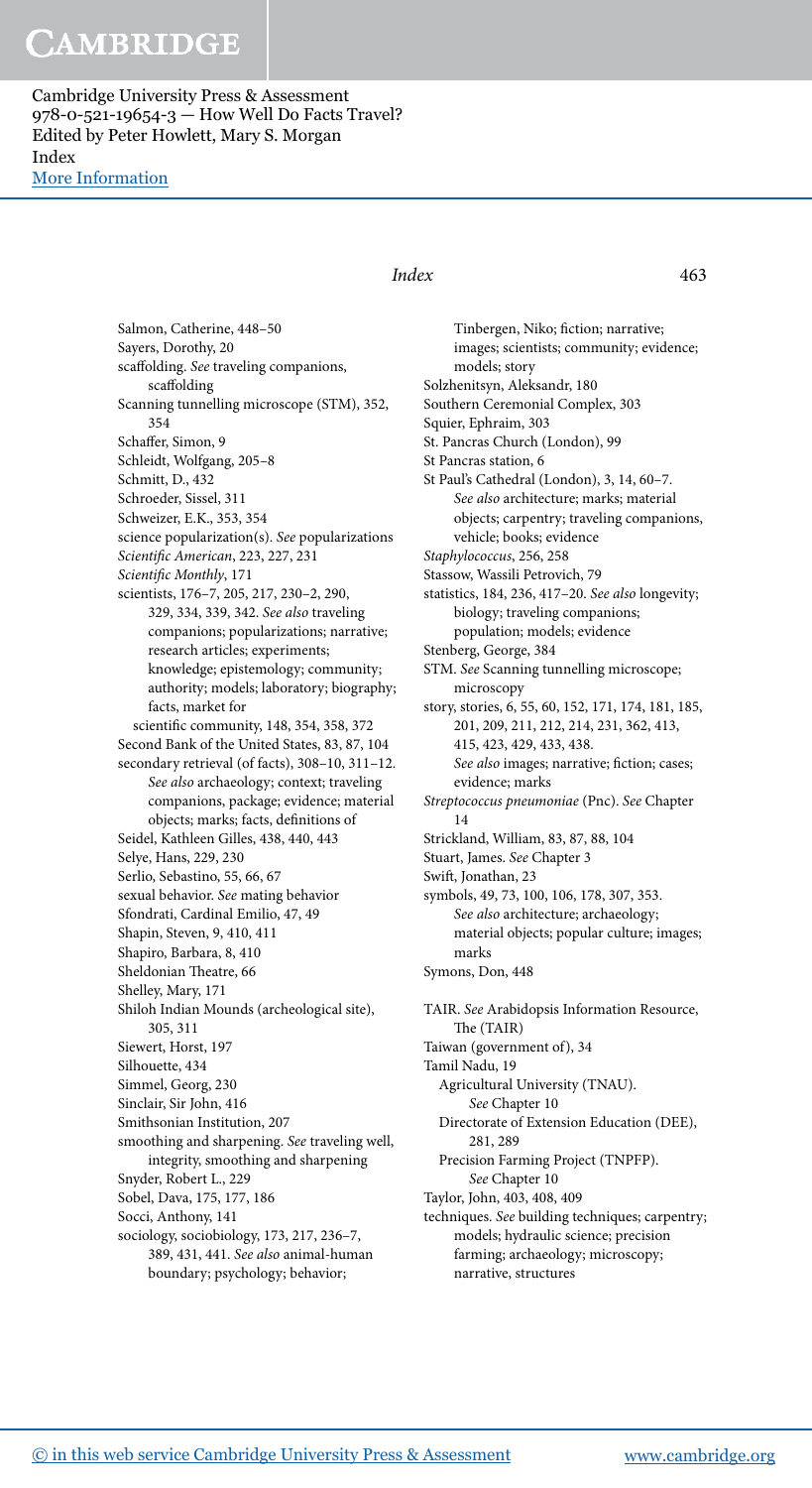### 464 Index

 technology. See also traveling companions, package; precision farming; images; models; experiments; nanotechnology; scientists agricultural, 19, 143, 279, 280 and evolution, 211 and material objects, 54 information. See databases technology transfer, 316. See also climate change; traveling companions, package; scientists; ecology; models; experiments. See Chapter 10 Temple, Sir William, 407 Tennes See State Capitol (Nashville) 86 Thomas Howard. See Arundel, Lord (Thomas Howard) Thomas Malthus (and Malthusianism), 415 Thoms, William, 420-3 Thorpe, W.H., 209 Tiger, Lionel, 431 Tinbergen, Niko, 3, 22. See Chapter 7 Tissot, Samuel Auguste, 415 TNAU. See Tamil Nadu Agricultural University TNPFP. See Tamil Nadu Precision Farming Project Tolman, E.C., 205 Torricelli, Evangelista, 120 Toxic-shock Syndrome, 256 traveling companions, 4, 26-30, 33 chaperones, 5, 30, 32, 384, 411 experts, 30, 32-3, 148, 158, 185, 187, 361, 369, 411. See also models; scientists; historians labels, 22, 27-9, 332, 335, 363. See also databases; curators; images; research articles material objects. See material objects package, packaging, 5, 27-9, 113, 117, 133, 138, 157, 278, 287, 297, 337, 358, 362, 372, 396, 430, 440. See also databases; narrative; fiction; popularizations; images; formulae; cases; biography; research articles; technology; story unpacking, 350, 367 parentage, paternity, 26, 30, 159, 246, 385 scaffolding, 29, 201-2, 316, 405, 416, 417, 420 , 422 , 448 vehicles, 29, 231, 266, 318, 330-2. See also cases; fiction; narrative; popularizations; research articles; story money, 21, 27, 31, 279, 282, 283, 296

 pictures, photographs, drawings, books. See books; images records, recording, 21, 23, 125, 130, 152, 268 , 409 , 413 , 418 . See Chapter 11 witnesses, 9, 23, 30, 138, 154, 197, 410-11, 420 traveling well character. See facts, character of fruitfulness, 12 , 18–25 , 262 , 393–7 boundaries/terrain. See also precision farming; popularizations; archaeology; architecture. See boundaries functions, 7, 12, 25, 33. See also facts, character of over space, 208-9, 390 over time, 44, 59, 101-5 integrity, 7, 12, 13-18, 83, 98, 113, 150, 202 , 244 , 287 , 289 , 291 , 303 , 315 , 319 , 398, 430, 446, 450. See also fiction; facts, definitions of, false facts; popularizations; gossip and rumor immutability, 13, 68, 72, 389 robustness, 197, 202, 219, 225, 244, 246, 377 smoothing and sharpening, 17, 255, 265, 392. See also cases; context; facts, definitions of; evidence; epistemology; models; images Trivers, Robert, 215 Trouillot, Michael-Rolph, 302, 308, 318 trust, 140, 185, 197, 297, 336, 341, 369, 415, 423. See also scientists; authority; evidence; facts, notions of; traveling well, integrity TSS. See Toxic-shock Syndrome TUFLOW (software), 132 Turner, Stephen, 183, 187 United Kingdom Board of Works (Office of Public Works), 119 Department of Food, Environment and Rural Affairs (Defra), 115 Environment Agency (EA), 115, 132 Health Protection Agency, 381, 382, 387 United Nations Environment and Development Conference (Earth Summit), 136 Environment Programme, 136 Framework Convention on Climate Change, 137, 155, 156